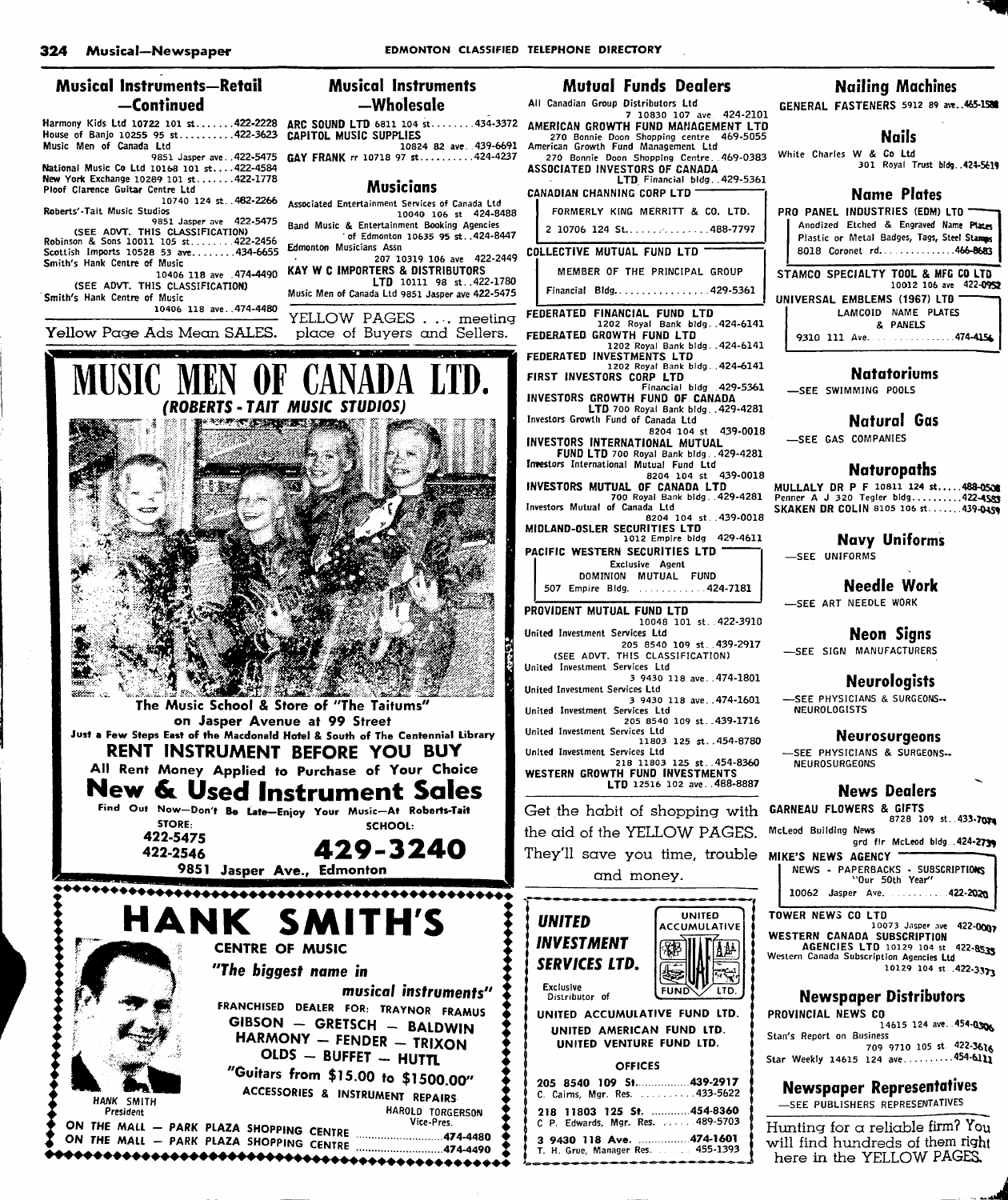# Marriam am ann

| newspupers                                      |
|-------------------------------------------------|
| <b>Alberta</b> Business Review                  |
| 15104 Stony Plain rd. 489-5662                  |
| <b>ALBERTA COUNTRY LIFE</b>                     |
| 10815 82 ave. 439-3938                          |
| <b>Alberta</b> Jewish Chronicle                 |
| 15104 Stony Plain rd .489-4570                  |
| Alberta Labour 15104 Stony Plain rd. . 489-0790 |
| ALBERTA SOCIAL CREDIT LEAGUE                    |
| 9974 Jasper ave 424-0568                        |
| ALBERTAN 23 7107 79 ave469-2976                 |
| Beverly Page 11407 50 st 479-3959               |
| Canadian Press 105 CPR bldg 424-6107            |
| Cara Operations (Alberta) Ltd                   |
| Terminal flr CN Tower. 422-6574                 |
| EDMONTON JOURNAL                                |
|                                                 |
| CLASSIFIED WANT ADS429-3421                     |
|                                                 |
| 101 St. & 100 Ave424-0271                       |
| Capette Apex bldg Piron st St Alb599-7144       |
|                                                 |
| Jewish News Ltd 3 Merrick bldg424-2702          |
| Le Franco-Albertain 10010 109 st422-0388        |
| SOUTH EDMONTON SUN 10815 82 ave 439-3938        |
| SUN PUBLISHING CO LTD                           |
| 10815 82 ave439-3938                            |
| <b>Merainian News Publishers Ltd</b>            |
| 10967 97 st422-5708                             |
| Western Catholic Reporter                       |
| 11645 Jasper ave488-4861                        |
|                                                 |
|                                                 |

**Nickel** 

ATLAS ALLOYS DIV OF RIO ALGOM<br>MINES LTD 7945 Coronet rd., 469-0402 Co Ltd 9525 60 ave.......433-9431 **W.** Ikiason

# **Nickel Plating**

-SEE PLATING

# **Night Clubs**

BLUE DANUBE RESTAURANT LTD 10307 82 ave. . 439-0257 222224 Motor Hotel 10010 104 st.....424-0011<br>2223724 Motor Hotel 10010 104 st.....429-2861 COACHMAN INN 100 ave & 107 st....424<br>COACHMAN INN 100 ave & 107 st....429<br>(SEE AOVT. THIS CLASSIFICATION)

EDMONTON INN LTD Kingsway ave & 118 st. 454-9521

EMBERS STEAK HOUSE (1963) LTD RS STEAR RUGSE (1903) LTD<br>10052 106 st 422<br>(SEE ADVT. THIS CLASSIFICATION) 422-0609

FURUM TEEN HOLDINGS LTD<br>FURUM TEEN HOLDINGS LTD<br>15110 Stony Plain rd. 489-1506

**GRUSEPPI'S PIZZA CELLAR** 

"FOLK SINGERS EVERY WEEKEND!"

dwn 8223 109 St. 433-8161, 439-1967

**Brashaus** Restaurants Ltd bsmt 10209 97 st. 422-1742<br>(SEE ADVT. THIS CLASSIFICATION)

KINGSWAY MOTOR HOTEL LTD MAYFAIR HOTEL 108 st & Jasper ave 424-7265 SAHARA THEATRE RESTAURANT

cor Groat rd & 114 ave. 455-1868 sony Motor Inn

Summun 156 st & Stony Plain rd. 484-3331<br>(SEE ADVT. THIS CLASSIFICATION)

Listings of This Classification

# NIGHT CLUBS

Continued Next Listing

Column



for reservations or information phone 484-3331

saxony motor inn

156 street & stony plain road

| U IN THE 'YELLOW PAGES'"                                                         | 325<br>Newspapers-Nurses'                                                                                                 |
|----------------------------------------------------------------------------------|---------------------------------------------------------------------------------------------------------------------------|
| <b>Night Clubs-Continued</b>                                                     | <b>Nurseries-Continued</b>                                                                                                |
| DBIRD SUITE 10309 82 ave  439-6494 PIKE & CO LTD 10039 101A ave                  | 422-2766                                                                                                                  |
| BA'S FOOD SERVICES LTD                                                           | POLLOCK A E NURSERIES LTD                                                                                                 |
| bsmt 11145 87 ave. 439-2627                                                      | COMPLETE LANDSCAPING                                                                                                      |
|                                                                                  | RESIDENTIAL & COMMERCIAL                                                                                                  |
| <b>Nitrogen Gas</b>                                                              | RR 5 Edm1-447-3263                                                                                                        |
| ADIAN LIQUID AIR LTD                                                             |                                                                                                                           |
| 8615 Stadium rd. 424-0576                                                        | SEED CENTRE LTD                                                                                                           |
|                                                                                  | Your Local Edmonton Nursery                                                                                               |
| Noise—Control                                                                    | Nursery at 127 St. & 143 Ave. 599-7917                                                                                    |
| -SEE ACOUSTICAL SECTION                                                          | 9339 118 Ave479-2344                                                                                                      |
|                                                                                  |                                                                                                                           |
| <b>Non-Ferrous Alloys</b>                                                        | SHERWOOD HOME IMPROVEMENT LTD                                                                                             |
| SEE ALLOYS -- NON-FERROUS METALS                                                 |                                                                                                                           |
|                                                                                  | Garden Centres. 130 Ave. & 97 St., 111 St.<br>& 55 Ave. Thousands of Trees & Shrubs<br>Sodding - Seeding — Free Estimates |
| <b>Notions—Wholesale</b>                                                         | 13408 71 St., 476-3587, 476-3726                                                                                          |
|                                                                                  | Steve's Landscaping Service                                                                                               |
| tol Gift Lines Ltd 10572 109 st424-6256                                          | 12343 131 st. 455-2348                                                                                                    |
| ral Dry Goods Promislow Ltd                                                      | Welldon Nursery 7028 105A st 434-6120                                                                                     |
| 10187 104 st 422-2559<br>r Bros Ltd 10203 103 st 422-2155                        | Zaychuk Nursery Farm Ltd                                                                                                  |
|                                                                                  | RR6 N Edmonton 799-5929                                                                                                   |
| <b>IONTON BROKERS &amp; DISTRIBUTORS LTD</b><br>Wholesale                        |                                                                                                                           |
| Giftwares, Jewellery, Smallwares                                                 |                                                                                                                           |
| & Smokers' Supplies                                                              | Nurseries—Day                                                                                                             |
| 10572 109 St424-6256                                                             | Awram's Kay Day Nursery 10115 70 st 466-8914                                                                              |
| <b>HEW &amp; CO LTD 2 10221 104 st 424-6175</b>                                  | <b>BABY TENDERS DAY NURSERY</b>                                                                                           |
| Specialty Co 10147 112 st<br>482-3421                                            | (LICENSED)                                                                                                                |
| <b>TERN VARIETIES &amp; DRY GOODS LTD</b>                                        | MANAGERESS - RHETA LAWRENCE                                                                                               |
| 10187 103 st. 424-0485                                                           | 10224 123 St. 488-8885                                                                                                    |
|                                                                                  |                                                                                                                           |
| <b>Novelties</b>                                                                 | Beiter M 2nd fir 10955 82 st429-2294                                                                                      |
|                                                                                  | BO-PEEP DAY NURSERY 12446 97 st 474-1928                                                                                  |
| e Novelty (Anc) 10147 112 st482-3421<br>Ukrainian Book Handicraft & Gift Shop    | Bonnie Doon Day Nursery Ltd                                                                                               |
| 10615 97 st 424-6567                                                             | 8952 80 ave 466-9283                                                                                                      |
| y's Novelty & Gifts 10250 82 st469-6267                                          | <b>CENTENNIAL DAY NURSERY</b>                                                                                             |
| elot 10261 101 st422-0088                                                        | Dependable Care From 7 a.m. - 6 p.m.                                                                                      |
| tol Gift Lines Ltd 10572 109 st. 424-6256                                        | Government Licensed<br>Manageress - M. Belter                                                                             |
| IONTON BROKERS & DISTRIBUTORS                                                    | 10955 82 St. 429-2294                                                                                                     |
| LTD 10572 109 st. 424-6256                                                       |                                                                                                                           |
| LAND ARCADE 9828 Jasper ave 422-2967                                             | Community Day Nursery 9641 102A ave. .424-3730                                                                            |
| s Smallwares 9758 90 ave 433-6884"                                               | Community Day Nursery 9641 102A ave 429-1943                                                                              |
| rs Novelties 11940 Fort rd479-0008                                               | DELTON DAY NURSERY 12108 90 st 479-7679                                                                                   |
| <b>MISLOW BROS LTD</b><br>10187 104 st 424-4350                                  | DREAMLAND NURSERY & CHILDREN'S                                                                                            |
|                                                                                  | HOME LTD 10704 70 ave 434-4237                                                                                            |
| Novelties-Advertising                                                            | Harvey's Day Nursery School<br>8724 67 ave469-2662                                                                        |
| -SEE ADVERTISING SPECIALTIES                                                     | Hilde Bloedows Day Nursery                                                                                                |
|                                                                                  | 10350 148 st 454-3674                                                                                                     |
| <b>Nurseries</b>                                                                 | Humpty Dumpty Day Nursery 11154 78 ave 439-4341                                                                           |
|                                                                                  | Joyland Day Nursery 9034 132 ave<br>476-6666                                                                              |
| Contracting 6608 104 st434-2222                                                  | PRIMROSE PLACE DAY CARE CENTRE                                                                                            |
| he Seeds Ltd 10136 149 st. 489-4245                                              | 7 a.m. - 6 p.m. Mon. thru Fri., Fees Based                                                                                |
| Limits Nursery Clover Bar 699-8535                                               | on Income, Limited Transportation in South-                                                                               |
| VER BAR NURSERIES & GREENHOUSES"                                                 | east Edm. Ages 3 & up<br>8451 101 Ave. 469-0663                                                                           |
| 31/2 MILES EAST OF BREMNER                                                       |                                                                                                                           |
| ON HWY 16 EAST                                                                   |                                                                                                                           |
| R.R. 1 Bremner699-3019                                                           | <b>Nurses' Registries</b>                                                                                                 |
|                                                                                  |                                                                                                                           |
| <b>ON NURSERIES LTD</b><br>1408 Royal Bank bidg 424-9696                         | Alberta Assn of Registered Nurses                                                                                         |
|                                                                                  | 10256 112 st 482-1541                                                                                                     |
| <b>PMORE NURSERY LTD</b>                                                         | ALBERTA MALE NURSING SERVICE                                                                                              |
| TREES - SHRUBS - PERENNIALS                                                      | Orderly House Service<br>Bath-Help for Older Gentleman and                                                                |
| Free Catalogue on Request                                                        | MALE Nursing Care in Your Home                                                                                            |
| RR2 Fort Saskatchewan  543-2726                                                  | 13860 110A Ave<br>455-8755                                                                                                |
|                                                                                  |                                                                                                                           |
| vnton Garden Spots 7321 104 st439-3439<br>mton Nurseries Ltd 9723 76 st 466-6581 | Nurses' Private Duty Registry<br>8314 88 ave 469-0986                                                                     |
|                                                                                  | Special Nurses Bureau 10010 102 ave. 422-4490                                                                             |
| ENER CANADA (TREE FARM) LTD                                                      | Victorian Order of Nurses                                                                                                 |
|                                                                                  | 103 11745 Jasper ave 488-3363                                                                                             |
| Landscaping & Nursery Men                                                        |                                                                                                                           |
| 8 miles South of 82 Ave. on 75 St.                                               | <b>Nurses' Uniforms</b>                                                                                                   |
| Then V <sub>2</sub> mile East; or South on<br>Calgary Trail to                   |                                                                                                                           |
|                                                                                  | -SEE UNIFORMS                                                                                                             |
| Hiemtal Corner Then 31/2 Miles East                                              |                                                                                                                           |
| RR 1 S Edmonton399-8127                                                          |                                                                                                                           |
|                                                                                  | Would you like your share of                                                                                              |
| rial Gardens Nursery RR8 Edmonton 799-5176                                       | business from customers in your                                                                                           |
| <b>OMBE NURSERIES LTD</b>                                                        | neighborhood? Then why not                                                                                                |
| 11011 Jasper ave 488-8408                                                        | CLASSIFIED<br>advertise<br>in the                                                                                         |
| <b>VER NURSERIES</b><br>Trees & Shrubs - Creative Designing                      |                                                                                                                           |
| Mailing Address 10103 83 St.                                                     | TELEPHONE DIRECTORY? You                                                                                                  |
|                                                                                  | can call the business office of                                                                                           |
| Residence 469-5534                                                               | the Edmonton Telephones and                                                                                               |

ask tor a Directory Advertising

Representative. He can help

you plan an effective advertis-

ing campaign.

NICK'S LANDSCAPING LTD SEE OUR LARGE AD UNDER LANDSCAPE GARDENERS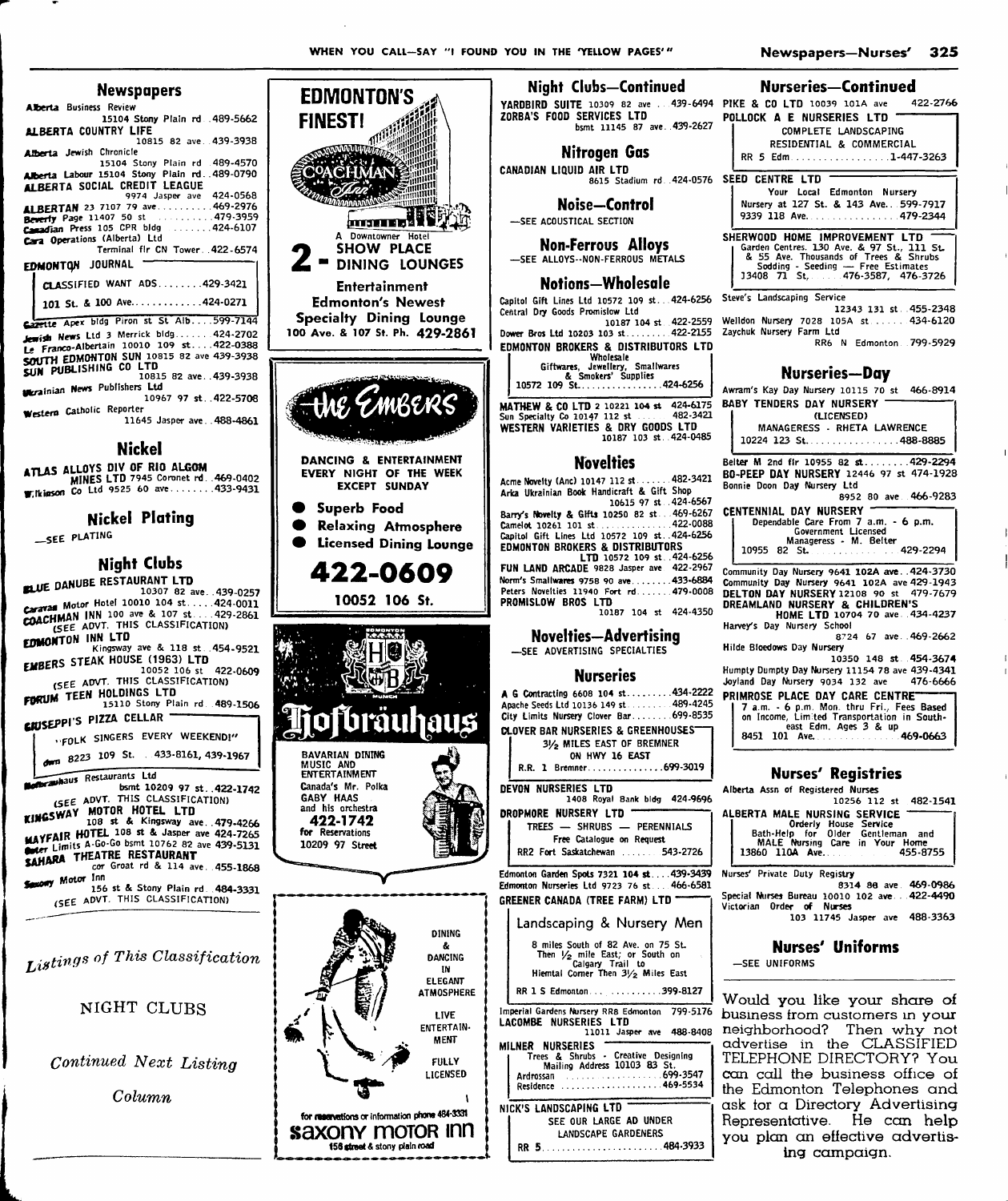| Nursing Homes                                                                                      | Dh                        |
|----------------------------------------------------------------------------------------------------|---------------------------|
| Blunt's Nursing Homes (1965) Ltd                                                                   |                           |
| 9510 80 st. 469-1307<br>CENTRAL PARK LODGE 5905 112 st. . 434-14517<br>GOOD SAMARITAN NURSING HOME |                           |
| Owned & Operated by<br>The Lutheran Home Society<br>of Edmonton                                    |                           |
| Providing Nursing Care to<br>All in Need                                                           | Ben<br>Cent<br>Cha<br>CD۱ |
| MR. L. O. GIEBELHAUS, ADMINISTRATOR                                                                | EMI                       |
| 10530 56 Ave434-6466                                                                               |                           |
| HARDISTY NURSING HOME LTD 1966                                                                     |                           |
| 6420 101 ave466-9267<br>Hardisty Nursing Home Ltd 1966                                             | FIN                       |
| 6420 101 ave466-8095<br>Holyrood Nursing Home (1965) Ltd                                           |                           |
| 9510 80 st. 469-1307                                                                               | GА                        |
| JUBILEE LODGE NURSING HOME LTD<br>10333 76 st469-4456                                              |                           |
| Shamrock Lodge 10534 125 st488-5709                                                                |                           |
| Sherbrooke Nursing Home (Lodge)<br>13210 114 st. 454-8616                                          | Gle                       |
| SHERBROOKE MANOR 12425 129 st. . 455-6108                                                          | Ma                        |
| <b>VENTA NURSING HOME LTD</b><br>13525 102 st476-6633                                              | Mc                        |
| Venta Nursing Home Ltd 13525 102 st. 476-6727                                                      | Me                        |
| WEST HAVEN NURSING HOME LTD                                                                        | Me                        |
| Est. 1952                                                                                          | No<br>Ω.                  |
| "A Home Away From Home"                                                                            | Ph<br>Ph                  |
| Provided in Ultra-Modern<br>Facilities with Professional<br>Supervision & Capable<br>Nursing Staff | Pn<br>Re<br>RI            |
| BUS STOP AT CORNER                                                                                 | Te                        |
| Prop. Mr. V. Pearson                                                                               | To                        |
| 8903 168 St489-4931                                                                                |                           |

### Nuts—Edible

Nut House (Alberta) Ltd 10121 101 st. . .422-3167 Nut House (Alberta) Ltd K1 Westmount Shoppers pk. .455-1506

- Nut House (Alberta) Ltd 27 Northgate Shopping centre .476-4343<br>Nut House (Alberta) Ltd
- 
- Nut House (Alberta) Ltd 24 Meadowlark pk Shopping centre. .484-1067 Not House (Alberta) Ltd 26 Capilano Mall Shopping centre. .466-1232

#### Nuts—Mechanical

Edmonton Nut & Boll Ltd 8809 63 ave. .465-1466 (SEE ADVT. THIS CLASSIFICATION) Edmonton Nut & Bolt Ltd 8809 63 ave. .469-0977 Edmonton Supply Co 10419 96 st.  $\ldots$  424-0776

#### Yellow Page Ads Mean SALES.



stetricians & Gynaecologists - Office Equipment—Continued —SEE PHYSICIANS & SURGEONS-OBSTETRICIANS & GYNAEOOLOGISTS CENTENNIAL OFFICE EQUIPMENT SERVICES— Odor Control REBUILT —SEE DEODORANTS OFFICE Office Buildings tall Building 10180 102 st ... 422-8435 Centennial Building 212 Centennial bidg 422-1135 ncery Hall Ltd bsmt Chancery Hall. .424-8584 COWLEY PROPERTIES LTD 2nd fir 9912 109 St. .424-2513 PIRE BUILDING McDOUGALL & SECORD LTD. RENTALS 1101 10080 Jasper Ave .........422-4625 Building Supt. . . . . . . . . . . . . . . 429-1119 FINANCIAL BLDG (EDMONTON) LTD 800 Financial bIdg. .422-8577 GARNEAU PROPERTIES LTD Rental Agents For NOBLE BUILDING 8540 109 St. Upst 8712 109  $St$ .............433-3805 Glenwood Buildings Ltd 3 10436 81 ave 439-5164 Management Associates 106 10156 101 St.. 422-4777 Dougall & Secord Ltd 1101 10080 Jasper ave. . 422-4625 Medical Dental BIdg Ltd 10603 100 ave 429-1098 Merrick BIdg 10354 Jasper ave 424-5510 Northgate BIdg 304 10049 Jasper ave.. . 422-0288 0 M Securities Ltd 2nd fir 11754 124 st 454-3285 Phillips Building Ltd 110 10169 104 st 424-5519 **Institute & Surgeons Bidg Co.** 8409 112 st. . 433-6892 SUPERIOR STEEL DESK MFG LTD Professional Building 201 10830 Jasper ave. Reidford D 300 Tegler bIdg REVILLON BUILDING 10221 104 st.. Tegler Building Ltd 602 Tegler bIdg.... 422-1531 Tower Building Ltd bsmt 10139 103 st. 424-2840 YOUVILLE HOME St Vital ave St Alb. . . 599-7791 Billig Ron Office Machines & Furniture Ltd 424-0784 422-1842 422-0925 Office Equipment 10519 104 ave. . 429-5888 Block & Anderson (Canada) Ltd 40 Airport rd. .454-8952 Would you like your share of business from crustomers in your neighborhood? Then why not advertise in the CLASSIFIED

TELEPHONE DIRECTORY? You XEROX OF CANADA LTD can call the business office of the Telephone System and ask for a Directory Advertising Let your fingers do the walk Representative. He con help you plan an effective advertising campaign.

EQUIPMENT Offlea "FOR INFORMATION CALL" CENTENNIAL OFFICE EQUIPMENT SERVICES 11249 123 st. .454-7951 Dictaphone Corp Ltd 10541 124 st... .488-5465 Hamilton Stationery Ltd 9518 102A ave. .424-7261 JENKINS FRED LTD 10235 102 ave. 424-1112<br>Newsom Sales 10552 114 st.........422-5323<br>REMINGTON RAND DIV OF SPERRY RAND CANADA LTD 9902 109 st. .429-4266 RONEO EQUIPMENT & SERVICE CALLOW - BEARE'S — Exclusive Agents Filing Pockets, Lateral & Shelf Units 10415 105 Ave. . . . . . . . . . . . . 422-3838 SHANNON SYSTEMS Visible Records by Shannon Verticle Visible Records One Line Visible Records Lateral Filing Systems Large & Small Mobile Record Units Save Space - Time - Money "FOR INFORMATION CALL' MILLER STATIONERS LTD 10184 104 St. .429-5121 14604 115 ave. . 454-7667 (SEE ADVT. THIS CLASSIFICATION) Systems Equipment Ltd 108 14224 Stony Plain rd..454-7323 TODD PRODUCTS (ALBERTA) Cash Registers - Checkwriters & Signers - Adding Machines 10262 107 St ..................424-6565 UNITED LEASING SERVICES LTD BUSINESS. PROFESSIONAL & GENERAL EQUIPMENT LEASING 716 McLeod Bidg. . . . . . . . . . . . . 422-2903 VIsirecord of Canada Ltd 10522 124 st. .482-4004 Warner Business Machines Ltd 10715 124 St..482-2386 WARWOOD OFFICE EQUIPMENT LTD 10715 124 St..482-2388 Western Office Equipment Ltd 13344 126 aVe. .454-9343 10409 100 ave. .424-0444 HAMILTON STATIONERY LTD

ing. . . . Shop the YELLOW PAGES way.





| Acme Seeley Business Systems Ltd                                                 |
|----------------------------------------------------------------------------------|
| 111 10169 104 st. 422-8245                                                       |
| <b>BARRIGAN WOODWARES LTD</b><br>14515 118 ave 455-7151                          |
| BEAUTY WALLSYSTEMS LTD                                                           |
| 13220 126 ave .454-1354                                                          |
| Billig Ron Office Machines & Furniture Ltd                                       |
| 10519 104 ave. . 429-5888                                                        |
| CALLOW-BEARE'S WESTERN LTD                                                       |
| 10415 105 ave 422-7445                                                           |
| CANADIAN STEELCASE OFFICE FURNITURE                                              |
| DONN LARSEN OFFICE INTERIORS LTD                                                 |
| 10183 112 st 488-4526                                                            |
| DICK ARCHIE A & ASSOCIATES LTD                                                   |
| B2 Chancery Hall. . 429-4784                                                     |
|                                                                                  |
| (SEE ADVT, THIS CLASSIFICATION)                                                  |
| <b>EBERHARD'S CUSTOM WOODWORK LTD</b>                                            |
| 9540 62 ave. . 439-4615<br>Hallmark Leasing Co Ltd                               |
| 10183 112 st. 488-4879                                                           |
| HAMILTON STATIONERY LTD                                                          |
| 9518 102A ave. 424-7241                                                          |
| Independent Surplus & Auto Parts Ltd                                             |
| 11007 102 st. . 424-4699                                                         |
| Larsen Donn Office Interiors Ltd                                                 |
| 10183 112 st 488-4906                                                            |
| (SEE ADVT. THIS CLASSIFICATION)                                                  |
| MCMURRAY STORE FIXTURES LTD                                                      |
| 11315 154 st 484-5688                                                            |
| MILLER STATIONERS LTD<br>10184 104 st 429-5122                                   |
| (SEE ADVT. THIS CLASSIFICATION)                                                  |
| Northern Industrial Woodcraft Ltd                                                |
| 14831 123 ave. . 454-64-1                                                        |
| OFFICE SPECIALTY LTD                                                             |
| 10161 103 st. 422-4622                                                           |
| Sharp-MacNeill Ltd 10508 109 st  422-51.                                         |
| SOUTH SIDE WOODWORK LTD                                                          |
| 7917 Coronet rd 469-7564                                                         |
| Sterling Stationers Ltd 10249 104 st 424.0000<br>(SEE ADVT. THIS CLASSIFICATION) |
|                                                                                  |

Listings of This Classification

OFFICE furniture

Continued on Next Page